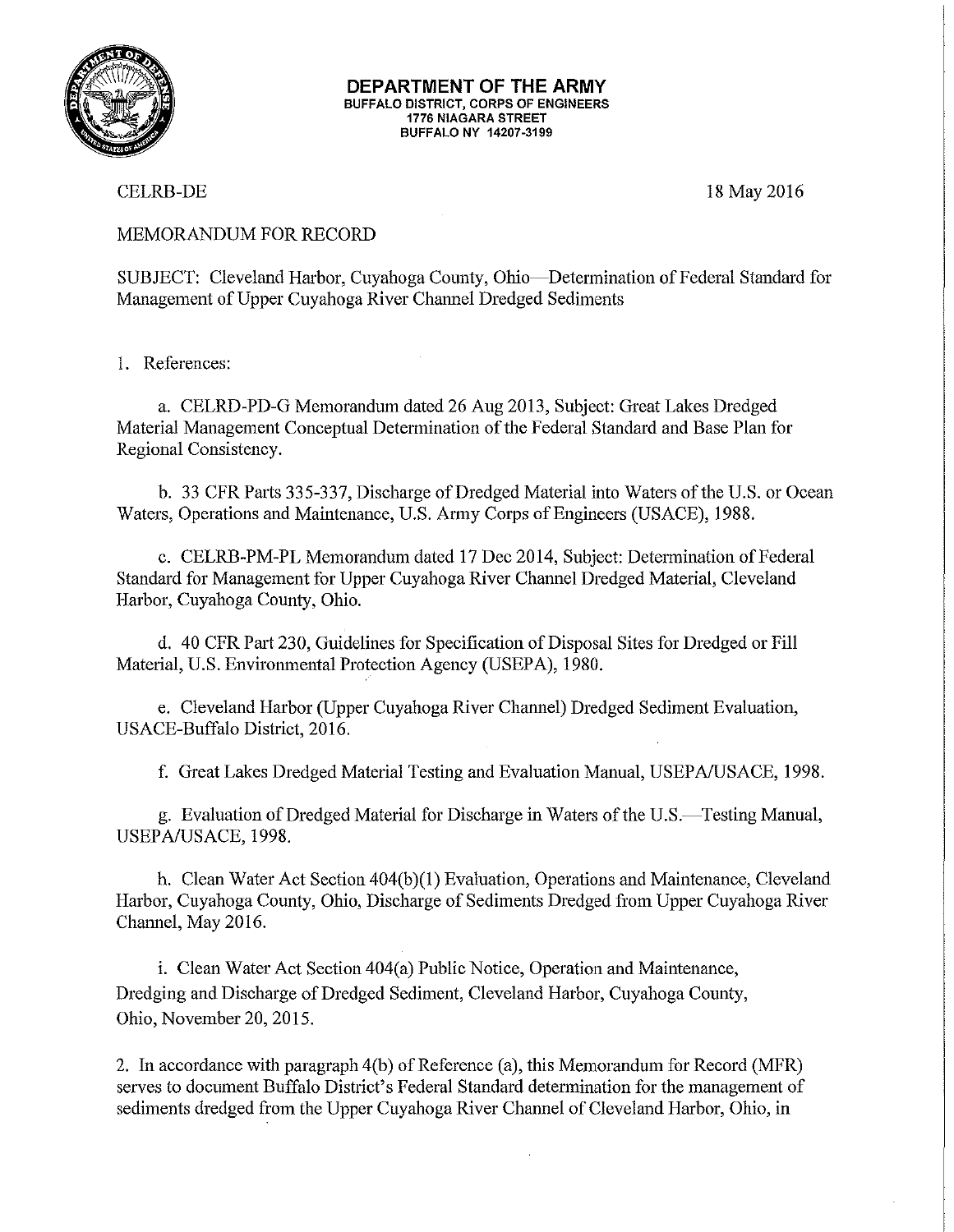SUBJECT: Cleveland Harbor, Cuyahoga County, Ohio-Determination of Federal Standard for Management of Upper Cuyahoga River Channel Dredged Sediments

accordance with Reference (b). This determination considers a substantial volume of new sediment quality data and other information in addition to that which was considered in Reference (c). This determination is outlined as follows:

a. Per 40 CFR 230.11(d) "contaminant determination" (Reference [d]), an evaluation of Upper Cuyahoga River Channel dredged sediments was completed (Reference [e] based on formal federal guidance pursuant to Clean Water Act Section  $404(b)(1)$  Guidelines prescribed in References [f] and  $[g]$ ]. This segment of Federal navigation channel at the upstream reach of Cleveland Harbor is represented by dredged material management units (DMMUs)-1, 2a and 2b, and comprises approximately 80 percent of the sediments dredged from the harbor on an annual basis. The evaluation was primarily based on extensive sampling and testing of sediments collected from the channel and the proposed open water reference/placement area in Lake Erie (CLA-1) as well as regional lake background sediments offshore of Cleveland between 2012 and 2015. This evaluation also contains relevant data on Upper Cuyahoga River and Lake Erie sediments generated by the Ohio Environmental Protection Agency (Ohio EPA) between 2013 and 2015. The evaluation has determined that the placement of sediments dredged from DMMU-1, 2a and 2b at CLA-1 would not result in any unacceptable or significantly adverse contaminant-related effects to the affected aquatic ecosystem. A brief summary of this evaluation is provided as follows:

(1) Acute toxicity tests (bioassays) showed that the dredged sediments were not toxic and that placement at CLA-1 would not result in any significant increase in toxicity to benthic organisms.

(2) Bioaccumulation tests for dichlorodiphenyltrichloroethane (DDT)-related isomers and polychlorinated biphenyls (PCBs) do not indicate that bioaccumulation of these contaminants from the dredged sediments would result in an ecologically meaningful increase relative to existing lake reference sediments.

(3) Acute elutriate bioassays and water quality modeling showed that placement of the dredged sediments in the lake would result in insignificant toxicity to water column organisms.

( 4) Elutriate tests, acute elutriate bioassays and water quality modeling indicated that the release of any contaminants from the dredged sediments to the water column during placement in the lake would comply with applicable Ohio water quality standards (WQSs) for the protection of aquatic life.

b. In tandem with Reference (e), the Clean Water Act Section 404(b)(l) Evaluation (Reference [f]) concludes that placement of these dredged sediments would not result in unacceptable or significantly adverse effects to the aquatic ecosystem of Lake Erie. In this case, several additional contemporary public concerns were thoroughly investigated and addressed in the Section  $404(b)(1)$  Evaluation: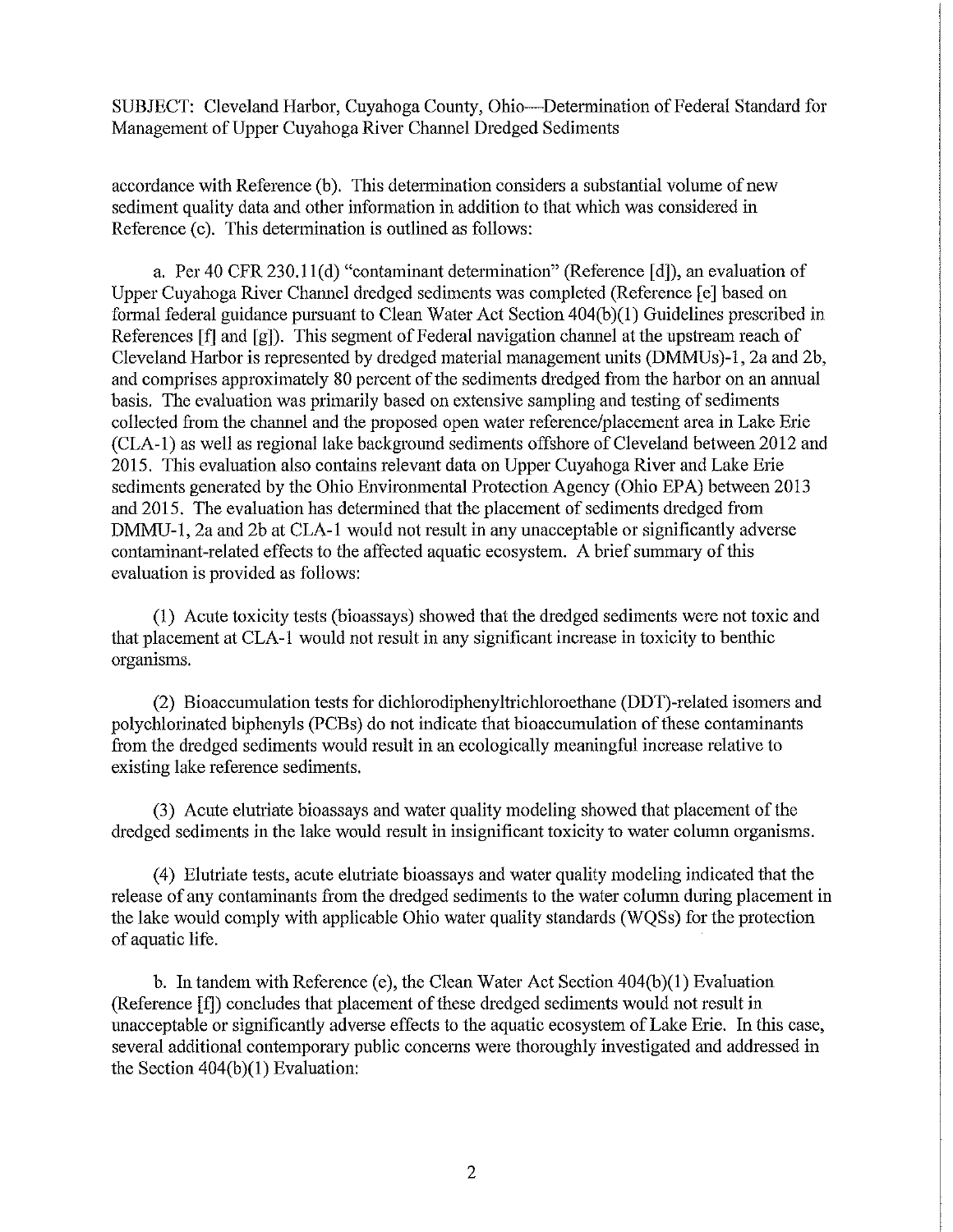SUBJECT: Cleveland Harbor, Cuyahoga County, Ohio-Determination of Federal Standard for Management of Upper Cuyahoga River Channel Dredged Sediments

(1) Testing, water quality modeling and evaluation showed that placement of the dredged sediments at CLA-1 would have no effect on the quality of water at any potable water intake (PWI), and therefore have no potential to influence public drinking water supplies.

(2) Testing, water quality modeling and evaluation showed that placement of the dredged sediments at CLA-1 would release small amounts of phosphorus to the water column which would rapidly dilute and disperse to ambient conditions within the immediate vicinity. These small and short-lived phosphorus plumes would be insufficient to trigger or pose an effect on the occnrrence of Lake Erie harmful algal blooms (HABs), or significantly affect water quality.

(3) Testing and evaluation did not indicate that placement of the dredged sediments at CLA-1 would have any effect on PCB residues in Lake Erie walleye. Therefore, it would have no potential to influence the existing Lake Erie walleye PCB fish consumption advisory (FCA).

I have determined that placement of the dredged sediments at CLA-1 meets Clean Water Act Section 404(b)(1) Guidelines. The U.S. Army Engineer Research and Development Center (USAERDC) has reviewed References (e) and (h), and supports this determination.

c. The Federal Standard is the dredged material management alternative identified by USACE that represents the least costly alternative(s), consistent with sound engineering practices and selected through Clean Water Act Section 404(b)(1) Guidelines (Reference [b]). Based on recent private contract bids on the dredging operation, placement of sediments dredged from the Upper Cuyahoga River Channel at CLA-1 is the least costly alternative. The next more costly alternative, which was based on placement of the dredged sediments in confined disposal facilities (CDFs), was more than double the cost of placement at CLA-1. Open water placement at CLA-1 is sound from an engineering viewpoint because it is feasible to accurately discharge dredged sediment at a specified open water site, and it also meets Clean Water Act Section 404(b)(l) Guidelines (Reference [h]). Therefore, I have determined open water placement of this dredged sediment to be the Federal Standard for the management of Upper Cuyahoga River Channel dredged sediment.

3. USACE has responded to the State of Ohio's various concerns regarding the open water placement of Upper Cuyahoga River Channel dredged sediments (e.g., Reference [h]). With respect to PCBs, Ohio EPA maintains that open water placement of this dredged sediment would violate the State's Antidegradation Rule. Using several lines of evidence and as required by References (d),  $(f)$  and  $(g)$ , USACE has shown that open water placement of this dredged sediment would not result in any ecologically meaningful increase in PCB bioaccumulation (References [e] and [h]). USACE will continue to work with the State of Ohio to accommodate its concern in this area to the extent practicable.

4. Placement of the Upper Cuyahoga River Channel dredged sediments over impaired sediments identified within the southeast quadrant of CLA-1 has been proposed as a beneficial use (References [e], [h] and [i]). Such an action would provide a beneficial use of this sediment by initiating an isolation of localized high PAR-related sediment toxicity and a reduction in the